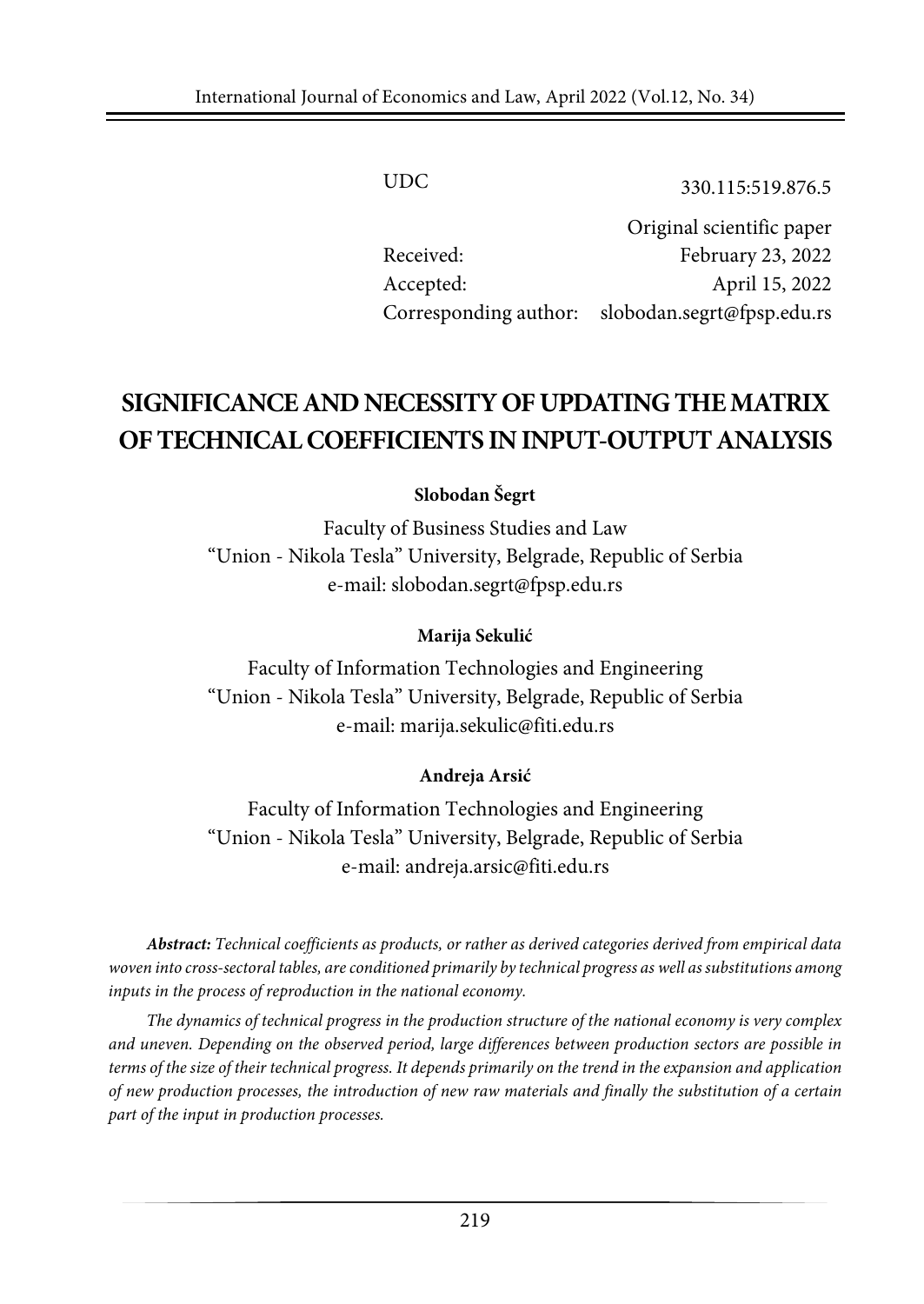*We can see that recently there has been a trend of increasing specific consumption of electricity and* natural gas as a result of intensifying the mechanization of production processes and insisting on cheaper and *renewable energy sources.*

*The demand of economic policy makers, especially Western countries, to replace the use of fossil energy* sources with solar and atomic energy, as well as greater use of biogas, energy from wind farms and electricity production using tidal energy is becoming more frequent. At the same time, there is a rationalization of the consumption of certain raw materials and reproductive material as a result of the use of robotics in industry, *and there are also many forms of substitution of natural materials with artificial ones.*

*The general trend of technical progress in the national economy must be understood as the sublimation of all individual or individual efforts and investments in changing and improving technology and production functions in the relevant segments of the national economy. Therefore, technical progress depends exclusively on the dynamics and size of investments.*

*Since technical coefficients show direct dependence between production sectors of a national economy,* their size depends on the technological equipment of the production system and they change depending on the dynamics and size of technical progress, there is a need to constantly update the matrix of technical coefficients *and the inevitable use of intersectoral models as tools for predicting their changes.*

Having in mind that the priority is the use of technical coefficients in predicting the future structure of mutual relations of production sectors in the national economy, the measure by which the matrix of technical *coefficients realistically reflects the macro production structure of the economy will also be a measure of objectivity in their economic analysi as well as in the prediction of further cause-consequence relationship among the sectors of production.*

*Keywords: fabrication effects, substitution effects, input-output analysis, interphase consumption, intersectoral tables, RAS method, production sectors, structural proportion, technical coefficient, technical progress, cause-and-effect relationships, vector.*

#### **1. CROSS-SECTORAL TABLES AND TECHNICAL COEFFICIENTS**

The cross-sectoral tables show the actual production links between the sectors of production and represent the basis for calculating the matrix of technical coefficients.

The links between the production sectors of a national economy are woven into the reproductive consumption matrix located in the central part of the cross-cutting table.

In that part of the cross-sector table, there are elements xij which represent a part of the sector's production and which is spent in the reproductive consumption of sector j. The question now is why sector j spent xij products of sector i.

Sector j spent that value of the sector's production in its reproductive consumption to produce the value of its production Xj. From this follows a logical conclusion: if the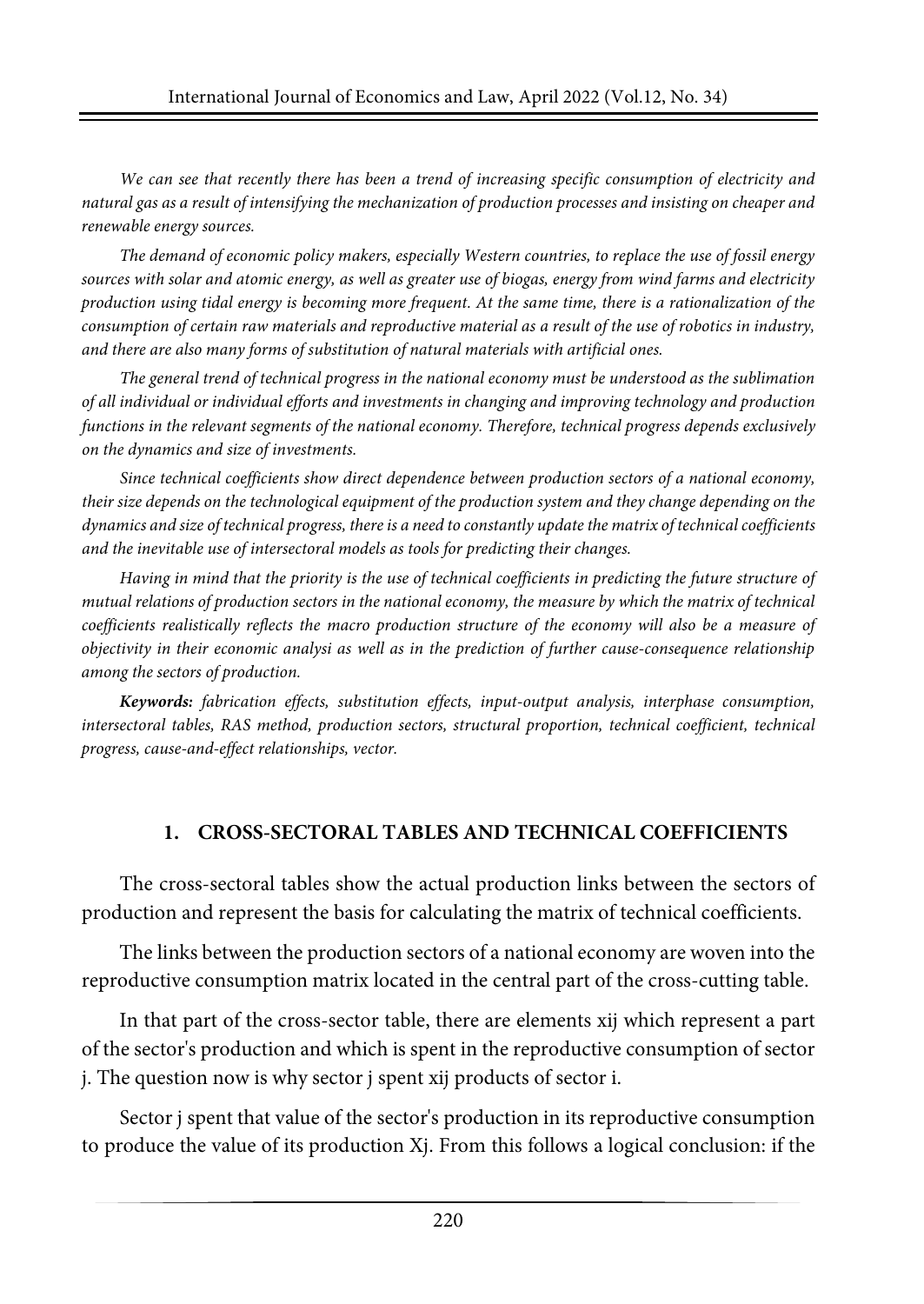sector j consumed xij of the products of the sector and in order to realize Xj of its production, it means that for each unit of its production it spent on average xij of the products of the i-th sector.

In order to perform a complex analysis, the absolute values in the above table are insufficient, so stable parameters are introduced into the analysis, and these are the coefficients.

The matrix of technical coefficients is the basis of all intersectoral models.

Technical coefficients are obtained from intersectoral tables as follows:

$$
aij = \frac{xij}{xj}
$$

It shows the average consumption of i-th sector products per unit of production of the j-th sector. Therefore, the notion of technical coefficient corresponds to some extent to the notion of consumption norms from the jargon of technicians. The technical coefficient also shows how much the value of production of the i-th sector is directly dependent on each unit of production of the j-th sector.

Thus, the technical coefficient shows us the direct dependence of the i-th sector and sector j.

It shows, further, which part of the production of the sector i directly depends on the size of the total production of the sector j.

Furthermore, the technical coefficient shows the maximum possible production of the sector, given the available quantity of reproductive products of the sector and which are available to meet its reproductive needs.

$$
Xj \qquad \leq \qquad \frac{x i}{aij} \quad \text{gde je (i,j=1,2,\ldots,n)}
$$

This means that for a certain size of the production of sector j, the appropriate size of the products of sector i must be spent. Therefore, the available quantity of intermediate products of the sector directly affects the size of the production of sector j.

It is also quite logical that the value of each technical coefficient is non-negative: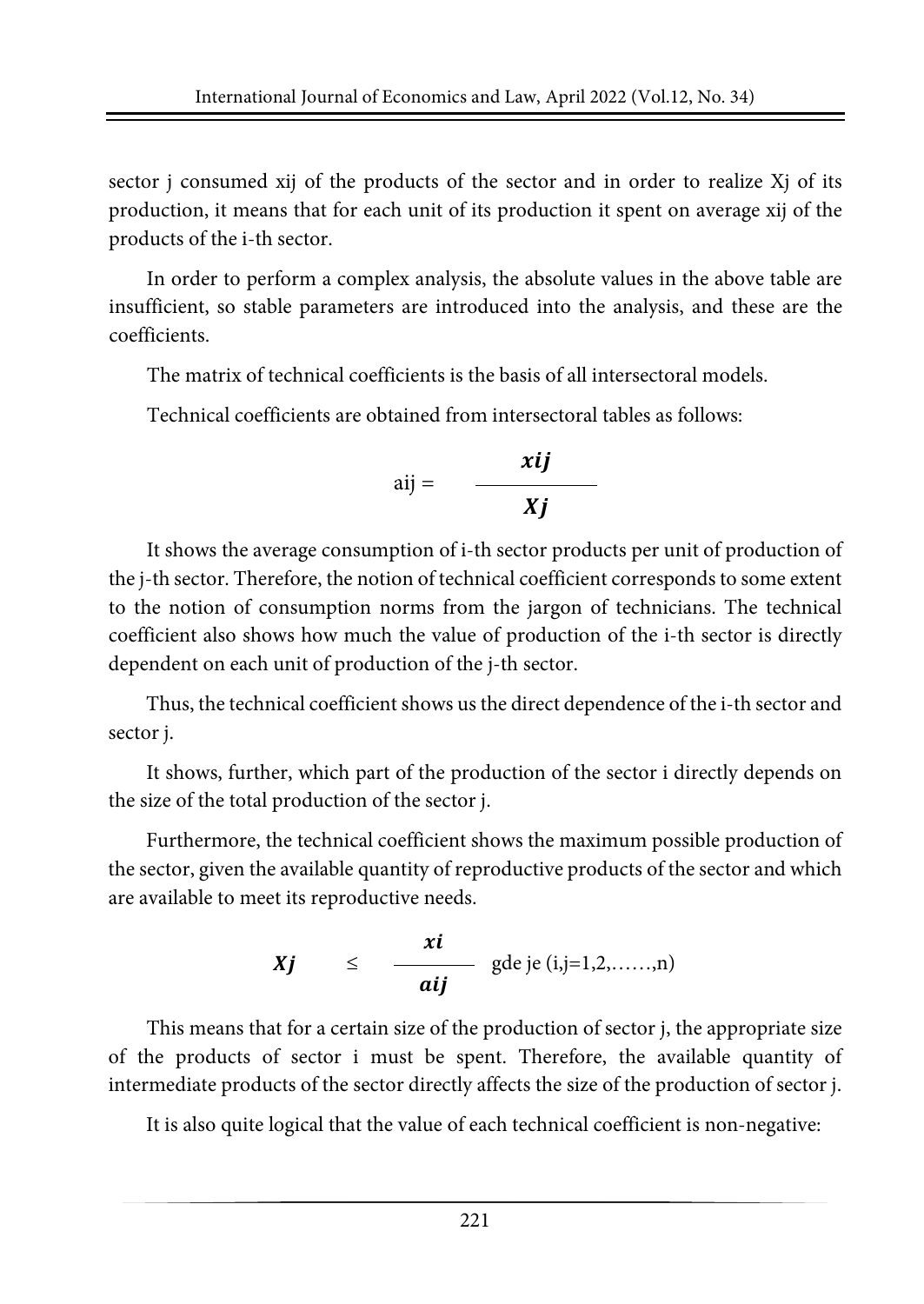aij > 0; (i,j =1,2,....,n)

Finally, it is quite clear that the value of production of each sector is greater than the value not only of any of its inputs but of all inputs combined.

When we say that the technical coefficient aij shows the size of the production of the sector and for each unit of production of the j-th sector, we assume complete proportionality of the technical coefficients. This assumption means ignoring the operation of the law of rising and falling revenues. Therefore, it is assumed that the consumption of products of sector i in the reproductive consumption of sector j is directly proportional to the size of production of sector j. The factor of this proportionality is the technical coefficient aij.

Many empirical studies have shown, due to changes in technical coefficients during economic development, that projections based on a cross-sectoral model are more uncertain if the matrix of technical coefficients of that model is older in time.

When conducting macroeconomic policy, as a rule, we have an intersectoral table and a matrix of technical coefficients that refer to an earlier year, because the original statistical intersectoral tables, due to the complexity of their production and high costs, are compiled only in intervals of two to five years or more.

## **2. SIGNIFICANCE AND NEEDS OF UPDATING THE MATRIX OF TECHNICAL COEFFICIENTS**

Intersectoral input-output tables that represent the basis for calculating technical coefficients are made, as a rule, every two and sometimes every five years. The reasons for such a long period of development and innovation of intersectoral tables lie in the fact that it is a very complex and expensive process.

Namely, the data on the basis of which they are made are drawn from the data of each individual production sector, and even in certain situations they are taken from an individual company. We can see a similar example that is even more complicated and complex when it comes to the census. Unlike the preparation of intersectoral tables, the census is conducted every eleven years.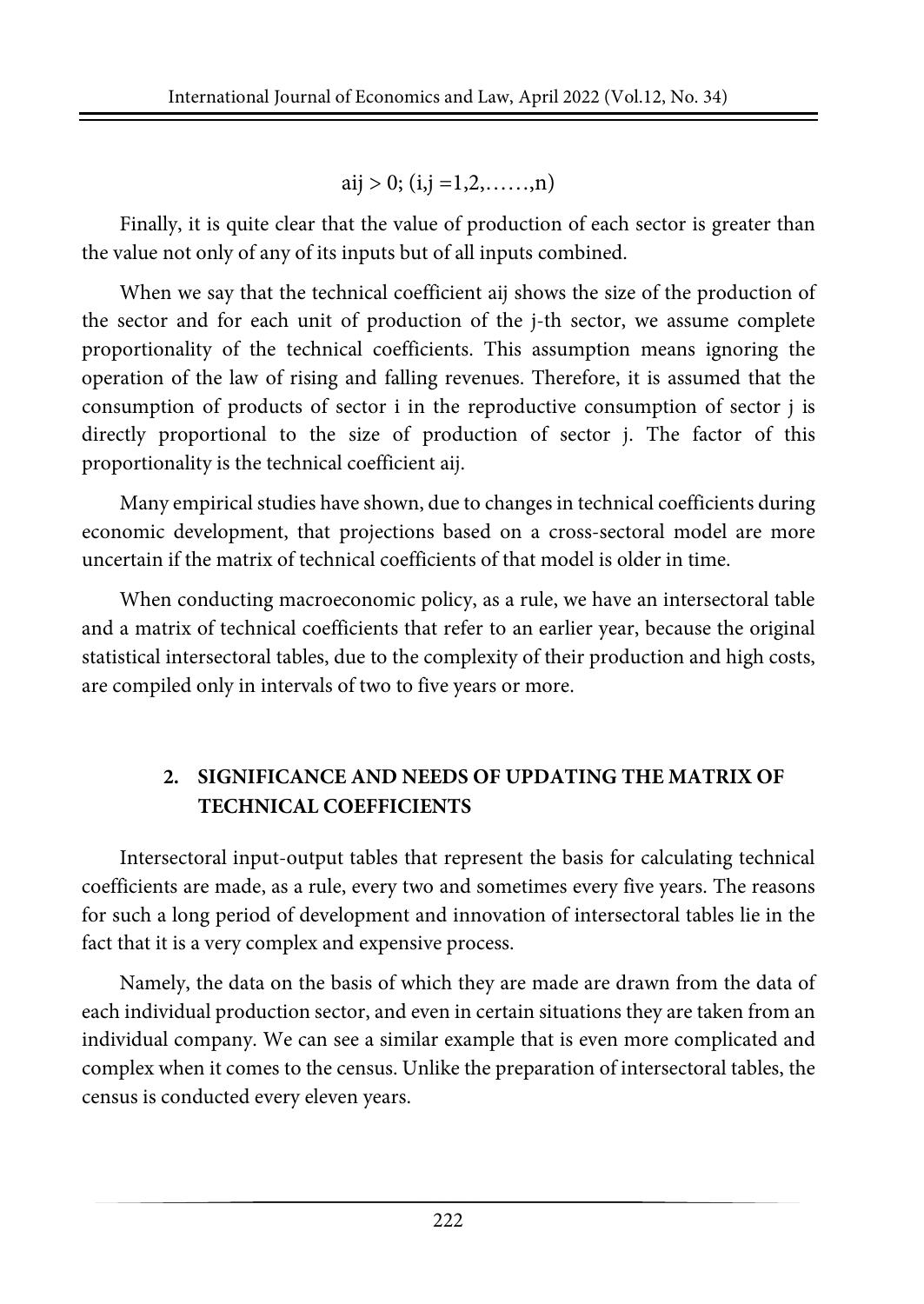Having in mind the stated fact as well as the knowledge that the value of each individual technical coefficient is subject to constant change, the need for their continuous updating automatically arises. If this were not done, technical coefficients would not realistically reflect sectoral relations in the national economy over time, and thus would be an unreliable toolkit for the analysis of intersectoral relations as well as for input-output analysis.

There are several problems that arise when using a cross-sectoral model in the design and alignment of structural proportions.

The first problem is the need to update and evaluate the cross-sectoral table for the base year from which we start in all planning calculations. However, during the planning period, there are certain changes in certain technical coefficients.

In order for the matrix of technical coefficients to show the real cross-sectoral production links that will be established during the planning period, it is necessary to estimate the expected changes in technical coefficients.

The second problem is the adequate adjustment of the matrix of technical coefficients for the purposes of specific forecasting and design of economic structure.

Changes in technical coefficients are conditioned primarily by technical progress and substitutions among individual inputs in the production process.

The process of spreading technical progress in the production structure of the economy is very complex. On the one hand, it manifests itself in the form of a certain trend of gradual spread of new production methods, introduction of new inputs and in the form of substitutions in the structure of inputs in the entire production system.

Technical progress in the production structure of the national economy is very complex and uneven. It varies from sector to sector and is even different for companies that produce the same or similar products and services within one sector. It depends primarily on the trend in the expansion and application of new production processes, the introduction of new raw materials and finally the substitution of a certain part of the input in production processes.

We can see that recently there has been a trend of increasing specific consumption of electricity and natural gas as a result of intensifying the mechanization of production processes and insisting on cheaper and renewable energy sources.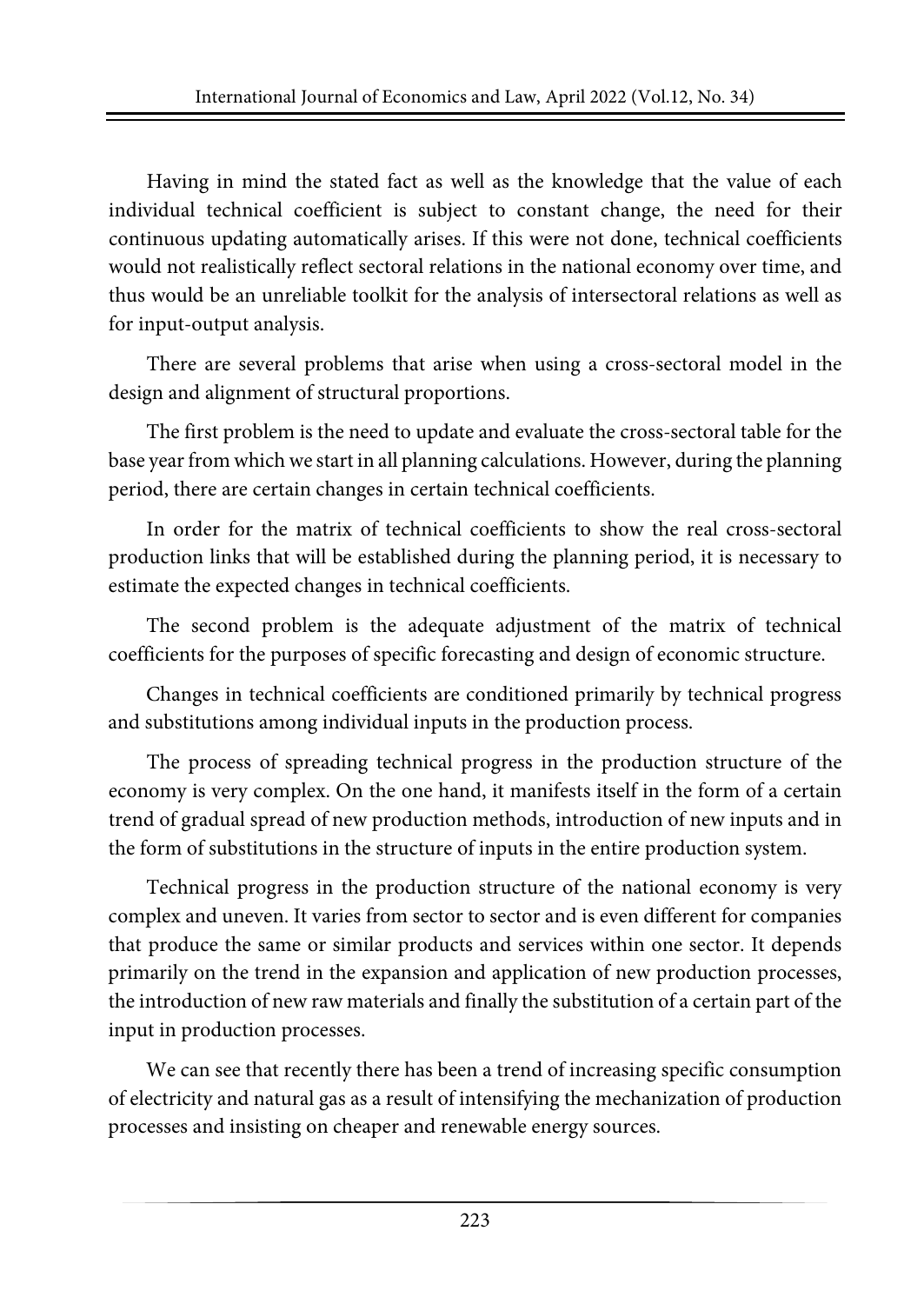The demand of economic policy makers, especially Western countries, to replace the use of fossil energy sources with solar and atomic energy, as well as greater use of biogas, energy from wind farms and electricity production using tidal energy is becoming more frequent.At the same time, there is a rationalization of the consumption of certain raw materials and reproductive material as a result of the use of robotics in industry, and there are also many forms of substitution of natural materials with artificial ones.

Technical progress is mostly incorporated into the production structure through investments in modernization, reconstruction, replacement and new construction.

Therefore, technological transformations, expressed in corresponding changes in the matrix of technical coefficients, are closely related to the structure of investments, so the effects of technical progress are manifested in changing the matrix of capital coefficients, which is an important part of dynamic intersectoral models.

This nature of the dissemination of technical progress must be matched by methods of updating cross-sectoral tables and anticipating changes in technical coefficients for the purposes of designing and harmonizing structural proportions.

### **3. METHODS OF UPDATING THE MATRIX OF TECHNICAL COEFFICIENTS**

Different methods are used to update cross-sectoral tables, which are based on simplified assumptions about the simplified process of spreading technical progress in the production structure, i.e. that the dynamics of technical progress is the same in all production sectors of the national economy.

A group of Canadian authors, examining prediction errors based on the Canadian matrix of technical coefficients, proposed and empirically tested a fairly simple procedure for updating them, which assumes that all technical coefficients in one row of the matrix change in the same proportion as a result of the same dynamics of technical progress and substitution in all production sectors.

"By applying this procedure, the errors in predicting the values of technical coefficients have been significantly reduced, i.e the updated matrix of technical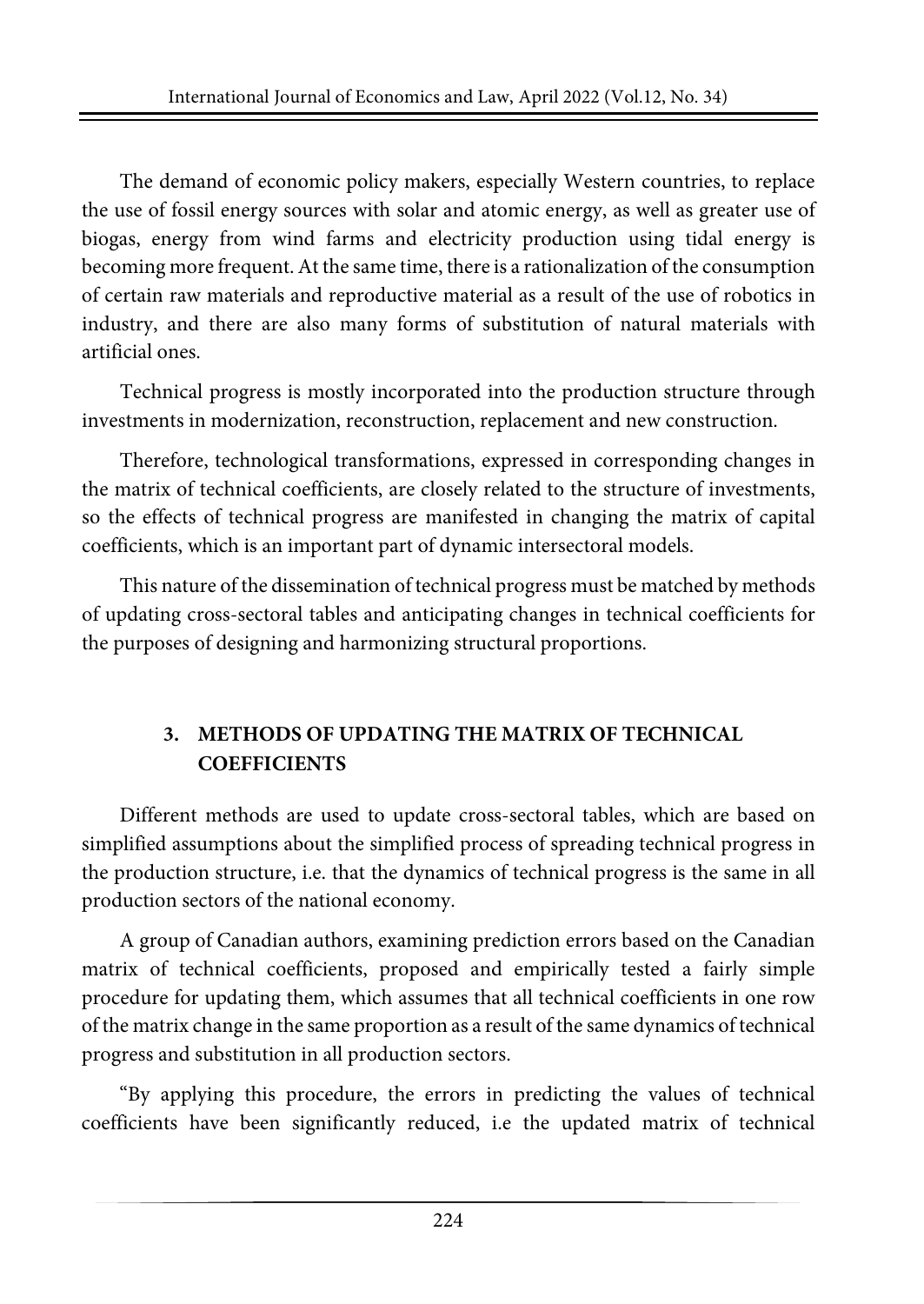coefficients thus updated showed real production links much more accurately than the matrix of technical coefficients from the previous period."<sup>1</sup>

However, although prediction errors were significantly reduced by this method, it was never introduced into operational and practical application.

The designers of the economic growth model for the United Kingdom have developed a special method of updating the matrix of technical coefficients, known as the Biproportional or RAS method. This method in a more complex and accurate way reflects the processes and dynamics of technical progress in the production structure of the national economy.

This method also has the advantage that it enables the use of possibly available analytical information on the specifics and dynamics of technical progress in certain segments of the economic structure, and that in this way a more objective update of the matrix of technical coefficients is performed.

This method of updating the matrix of technical coefficients enables the prediction of changes in technical coefficients by entering assumptions about the type and dynamics of technical progress in a certain period - continuation of dynamics from the previous period or its acceleration or deceleration. However, we must note that this method cannot include specific individual breakthroughs of technical progress in individual sectors and individual enterprises in the national economy.

For the purpose of designing the economic structure by economic policy makers, it is necessary to separately anticipate and plan specific development of technical progress and huge changes in the application of technology in certain sectors and on that basis register such specific changes in appropriate values of technical coefficients. The biproportional (RAS) method of updating the matrix of technical coefficients provides great opportunities for this.

With adequate organized and coordinated activity of the highest governing bodies of the national economy and the participation of the bearers of the main economic activities, such a procedure is relatively easy to achieve. Numerous information can be used which is collected and analyzed in the preparation of certain aspects of economic

<span id="page-6-0"></span><sup>&</sup>lt;sup>1</sup> Manne A. -"Applications of Input-Output Analysis", Amsterdam, 2013. year.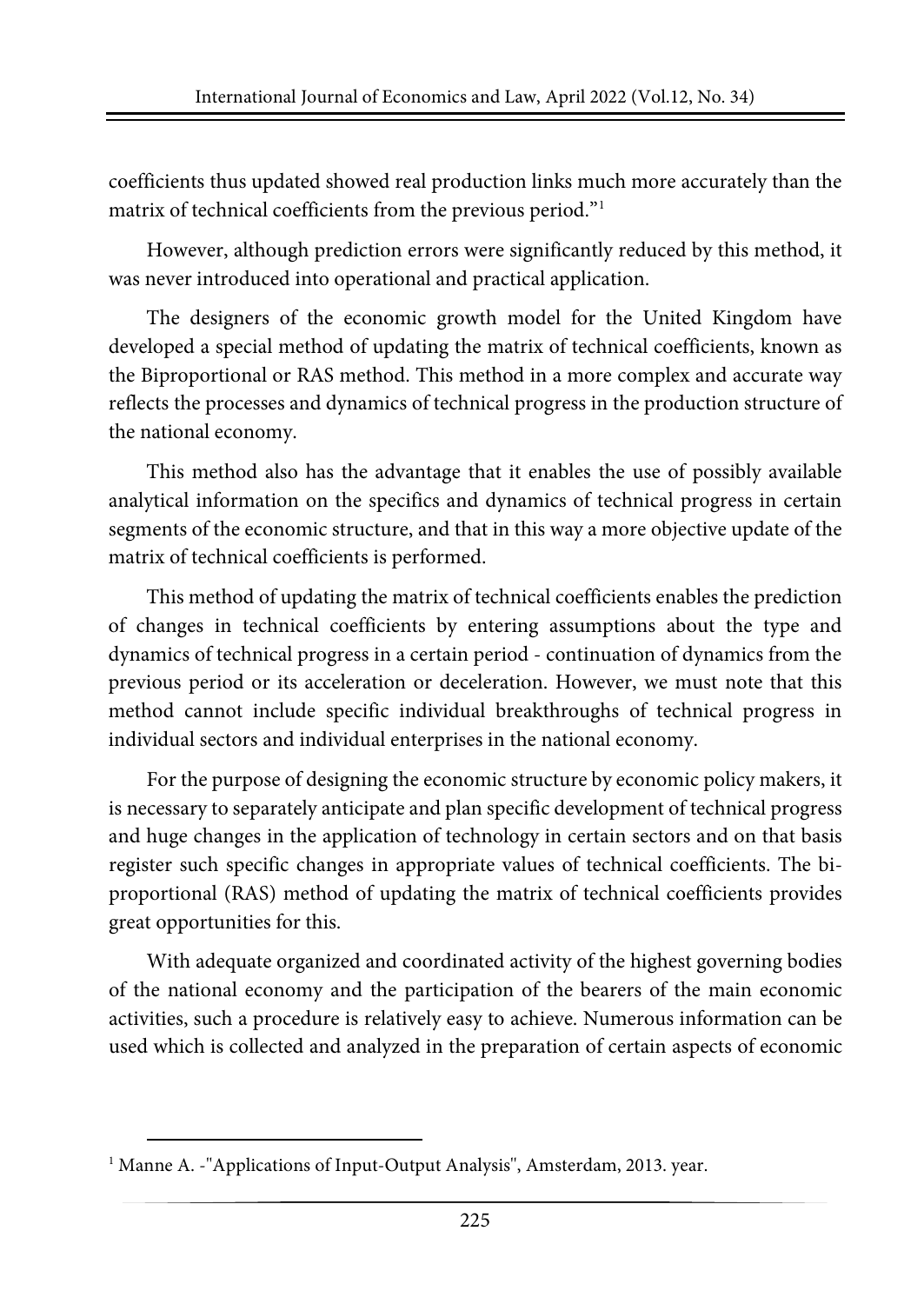policy, as well as information on planned development plans, as well as on the plans of individual economic operators.

The practical feasibility of this procedure is so much easier because not all technical coefficients are needed for the formation of structural proportions of the national economy, but only their limited number of the most important ones.

Special attention is paid to these coefficients in the preparation of the matrix of technical coefficients for design purposes. It should be taken into account that changes in technical coefficients occur due to changes in the composition of individual sectors during economic development, and that changes can be predicted and assessed on the basis of individual development programs.

Therefore, combining methods that reflect the general trend of technical progress with individual analysis and planning changes in the leading technical coefficients can build an appropriate procedure for updating and adjusting the matrix of technical coefficients for designing structural proportions and planning economic policy. It should be borne in mind that in the complex process of preparing an economic policy strategy of particular interest may be the development of conditional structural projections based on the assumption that the updated matrix of technical coefficients from the base period remains unchanged.

Such a conditional projection provides a framework for systematic research and planning of expected changes in technology and the composition of individual sectors in the appropriate period.

''Also, empirical research by the group os Soviet autora is interesting; based on formulating a specific statistical model ('Model of cross-sectoral mutual influencih') they researched the factors of the production strukture which during the economic development causes certain changes in technical coefficeients, as well as changes in the structure of final consumption. They came to the conclusion that such a model can be applied in predicting the future economic structure." [2](#page-7-0)

In the analysis of the production structure of the economic system, there are a large number of technical coefficients that show production links of very low intensity and

<span id="page-7-0"></span><sup>2</sup> Granbeg A. -''Matematičeskije modeli socijalističejskoj ekonomiki'', Ekonomika, Moskva, 2019. godine.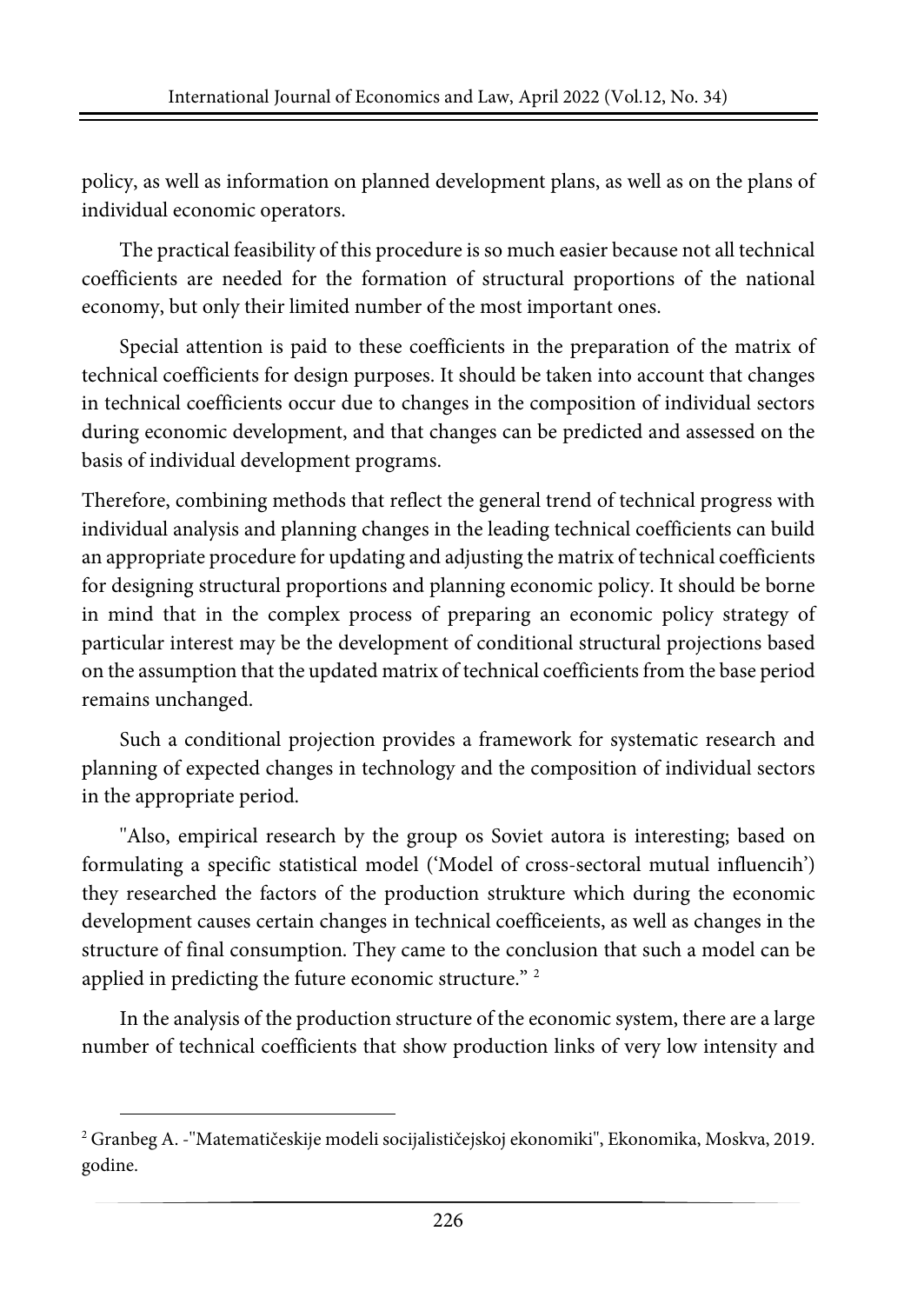which, therefore, have an insignificant impact on the formation of structural proportions.

On the other hand, only a relatively limited number of coefficients show highintensity production links, so first-class attention must be paid to these coefficients when designing structural proportions.

If these coefficients, which have a higher rank of importance for the formation of structural proportions, are grouped in a matrix of technical coefficients into separate blocks, then the construction of the model for design purposes can be significantly simplified.

Such an arrangement of higher-ranking coefficients would mean that production interdependencies within blocks are very intense and between blocks very weak. By neglecting the connections between the blocks, the entire production system could be treated as a set of approximately independent systems that could, therefore, be designed separately.

However, completely ignoring the links between the blocks would lead to errors in displaying structural proportions. Therefore, these connections can be integrated into the intersectoral model in an adequate and simplified way. In doing so, one can, for example, assume that deliveries of reproductive products from one block represent a certain empirically estimated proportion of the total production of the supplier sector or that they depend on the total production of the sector from the consumer block.

"The biproportional RAS method of updating the matrix of technical coefficients was developed in the early 1960s in Great Britain, which was used in the construction of the economic development model of this country." The method is based on the assumption that the change of each technical coefficient in a certain time interval is a consequence of two simultaneous influences: substitution effects and fabrication effects''[3](#page-8-0)

The substitution effect shows the extent to which an intermediate (reproductive) product, due to technical progress and other factors, is replaced by other products in the production system of the economy, ie the extent to which it replaces other intermediate products.

<span id="page-8-0"></span><sup>&</sup>lt;sup>3</sup> Bacharach M. - "Biproportional Matrices and Input-Output Change", Cambridge 2010. year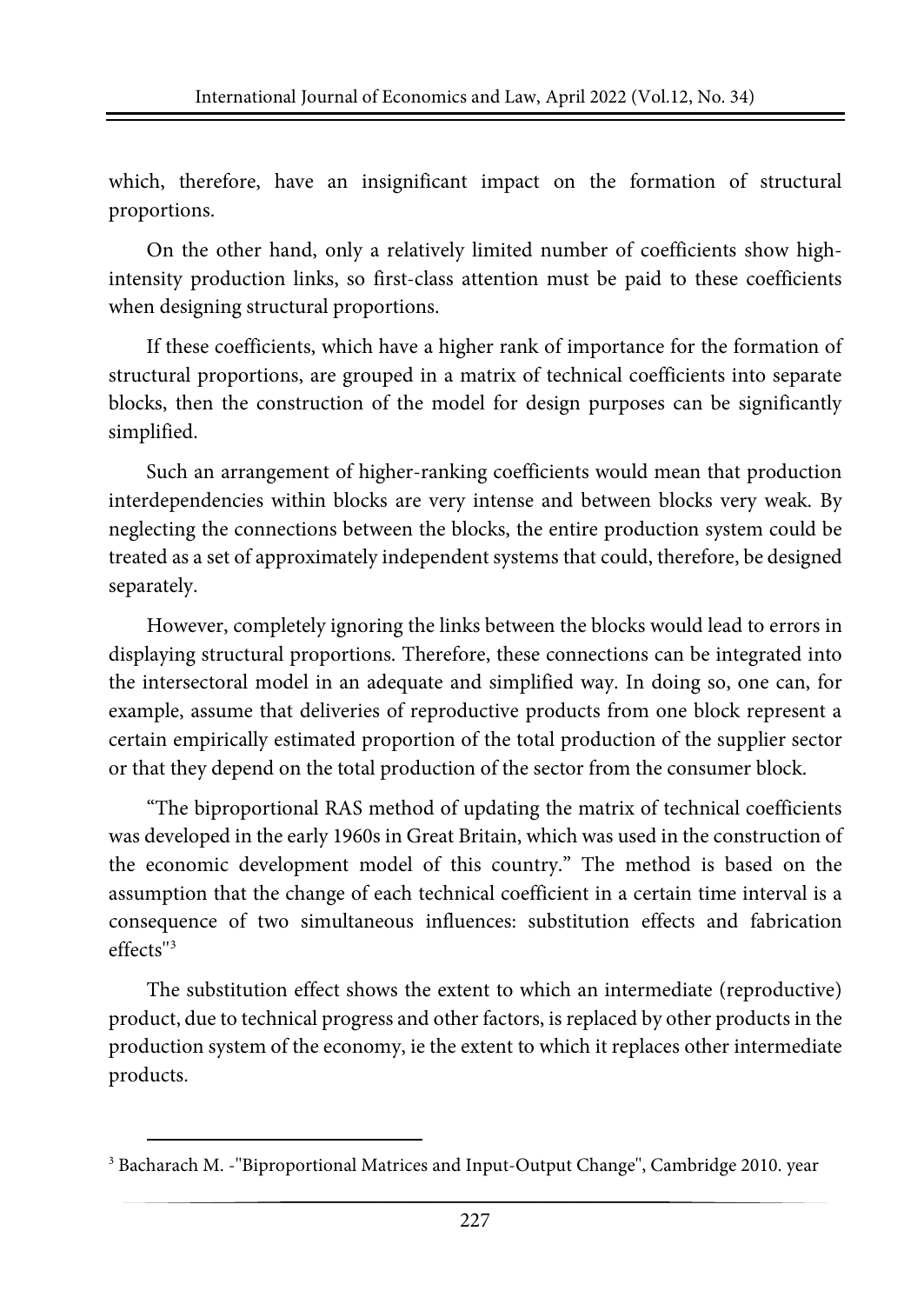The effect of fabrication shows the extent to which in a sector due to changes in technology and other factors changes the proportional share of material and primary inputs, that is, the value structure of its production.

The following example can be given to illustrate these effects. If, as a result of technical progress, plastic materials (sector i) replace wood in the intermediate consumption of individual sectors, and at the same time motor vehicles (sector j) become more complex requiring proportionally higher labor and capital expenditures, then we can expect that the technical coefficient a \* ij from the earlier period, due to the effects of substitution, will increase, and due to the effects of fabrication will reduce.

It is the task of the method to estimate the magnitude of both effects in the form of substitution effect factors ri and fabrication effect factors sj with which to multiply the technical coefficient a\*ij from the previous period to obtain an estimate of the new technical coefficient aij, resulting from the simultaneous influence of these effects.

$$
aij = a^*ij \; ri \; sj
$$

Ie for the entire matrix of the technical coefficients:

$$
A=A^{\star}\ \acute{r}\ \acute{s}
$$

where *f* and *s* are diagonal matrixes with the elements *ri* i *sj* on the main diagonal.

The method is designed to require a minimum of basic information, namely:

- matrix of technical coefficients A  $*$  for an earlier (base) period, which we want to update to the current period and thus assess the new matrix of technical coefficients A, which we assume realistically reflects crosssectoral relations formed in the current period,
- vector of total production of intermediate products "in" in the current period, which we can get if we subtract the vector of final consumption from the vector of total production X,
- the vector of total consumption of intermediate products "v" in the current period, which can be obtained if we subtract the vector of social product or value added from the vector of total production X.

Therefore, starting from the available matrix of technical coefficients A \* for some earlier period, we have only the sums of rows of the matrix of intermediate (reproduction) consumption in the form of a vector - column "u"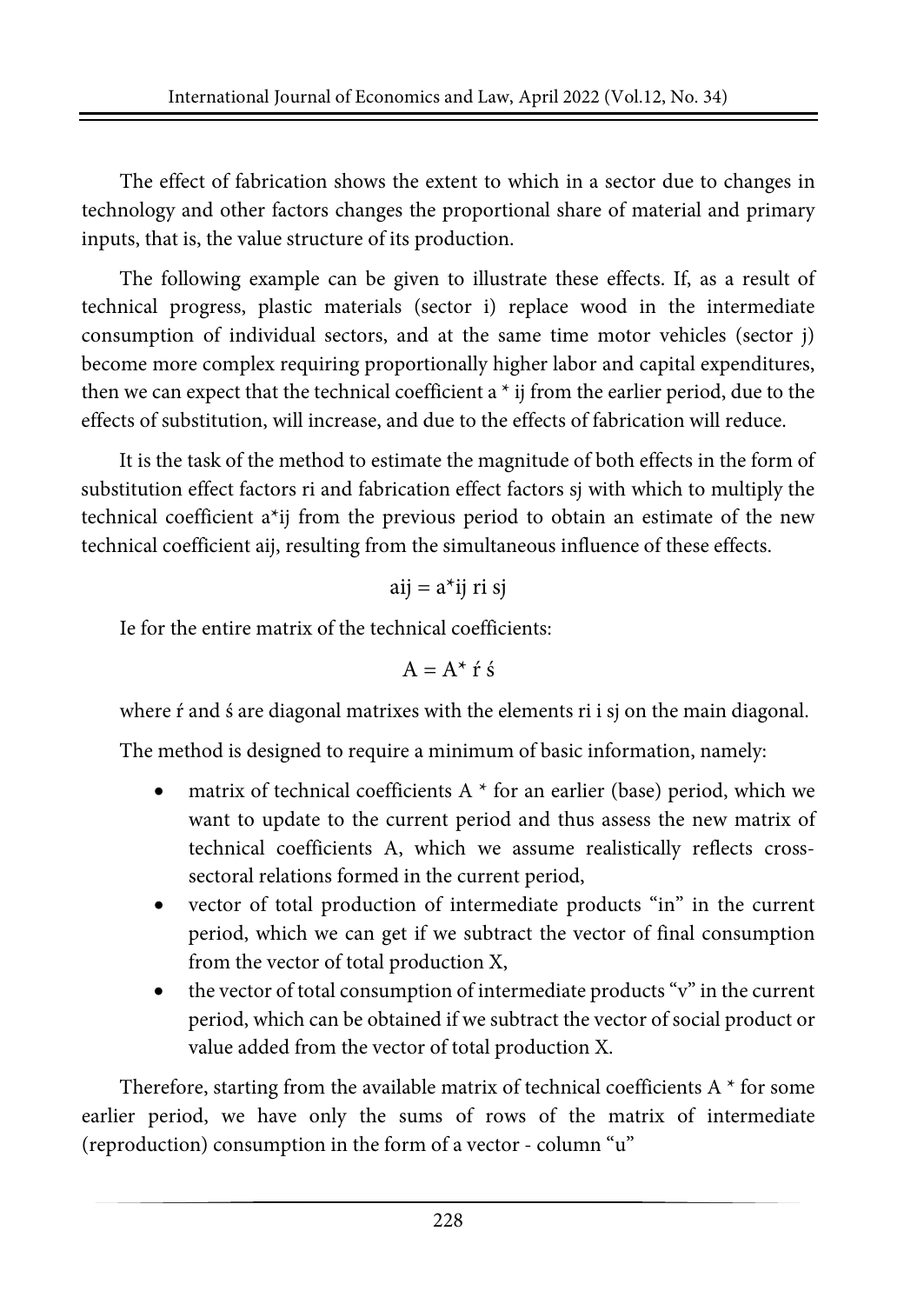n  $u = \Sigma A X$  $i=1$ 

and with the sums of the columns of intermediate (reproduction) consumption in the form of vector - order v

$$
n
$$
  

$$
u = \sum A X
$$
  

$$
i = 1
$$

where X is a diagonal matrix with elements of the total production column X on the main diagonal.

In order to be able to estimate 2n technical coefficients on the basis of this 2n information  $(n = number of sectors)$ , we must enter additional simplified assumptions about a certain uniformity of action of both effects.

These assumptions are:

- the substitution effect for an intermediate product and is the same for all consumers of that product, that is, all technical coefficients in the type and multiplied by the same substitution effect factor ri,
- also, the effect of the change in the degree of fabrication of sector *j* is the same in all material inputs of that sector, that is, all technical coefficients in column j are multiplied by the same factor of the effects of fabrication sj,

Thus, the estimation of the matrix of technical coefficients A consists in determining n substitution effect factors (r1, r2,........., rn) and fabrication effect factors (s1, s2,.........., sn). From the above, it can be concluded that the assessment of each technical coefficient is influenced by a different combination of factors r and s.

The main advantage of the RAS method is that it requires a minimum amount of information for the period for which the update and assessment of the matrix of technical coefficients is performed. Contrary to this advantage, its disadvantage is conditioned by the simplified assumptions on which it is based.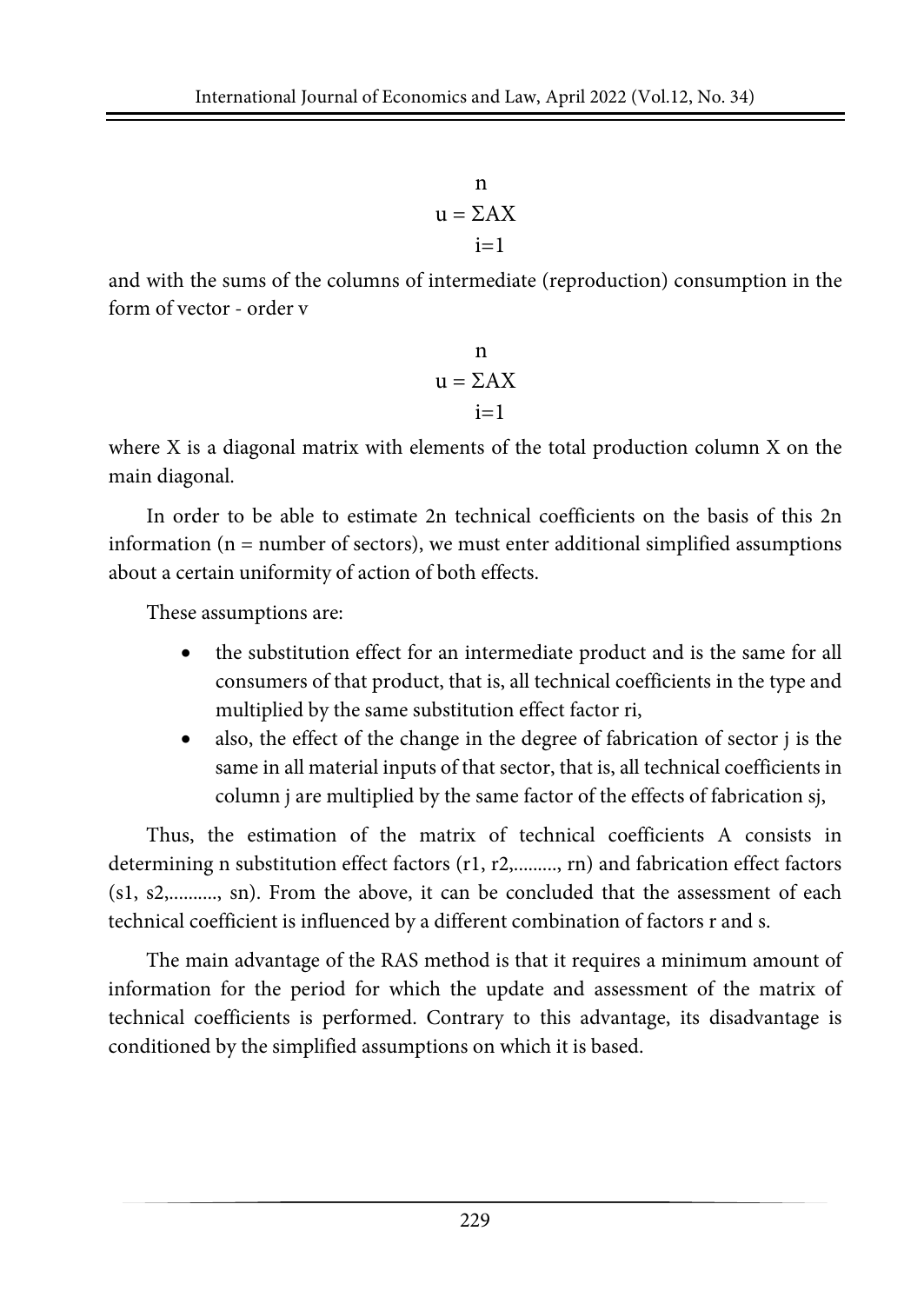The reality of the results obtained by applying this method depends on the extent to which the effects of substitution and the effects of fabrication spread in a uniform way in the production structure of the economy, as well as whether they are the only or most significant cause of changes in technical coefficients.

"The first test of this method on the Belgian cross-sectoral table has already pointed out its shortcomings. The test was conducted in such a way that, using this method on the basis of the intersectoral table for 2010, the coefficients for 2016 were estimated.

After that, the obtained results were compared with the coefficients obtained from the originally made table for that year. Although most of the estimated coefficients did not show significant deviations from the actual ones, several more important coefficients showed significant deviations." [4](#page-11-0)

The analysis identified three main causes of these deviations:

- The first cause was identified in the high degree of aggregation and generality of intersectoral tables, which is one of the known problems in some areas of application of input-output analysis, and can not be specifically attributed to the RAS method. Namely, if the processes of substitution and fabrication were uniform for certain already defined homogeneous production groups, by aggregating these groups into wider sectors, these processes can manifest themselves differently in individual consumer sectors.
- The second reason is in the assumption of uniformity of the process of substitution of a product in all sectors to consumers. If, for example, coal as an energy source is gradually replaced by oil, then this effect will not be reflected in the coke production sector as a consumer where coal serves as a raw material. Likewise, institutional and other factors can speed up or slow down the use of an input only in certain sectors, so these sectors will behave differently than average.
- The third cause arises from the very mechanism of the RAS method. If, namely, one element in the matrix of technical coefficients is evaluated too high, then all other elements in the same type or column must be evaluated too low, due to the given restrictions by rows and columns.

<span id="page-11-0"></span><sup>4</sup> Tilanus C. - ''Input-Output Experiments'', Rotterdam, Univ. Press, 2016. year.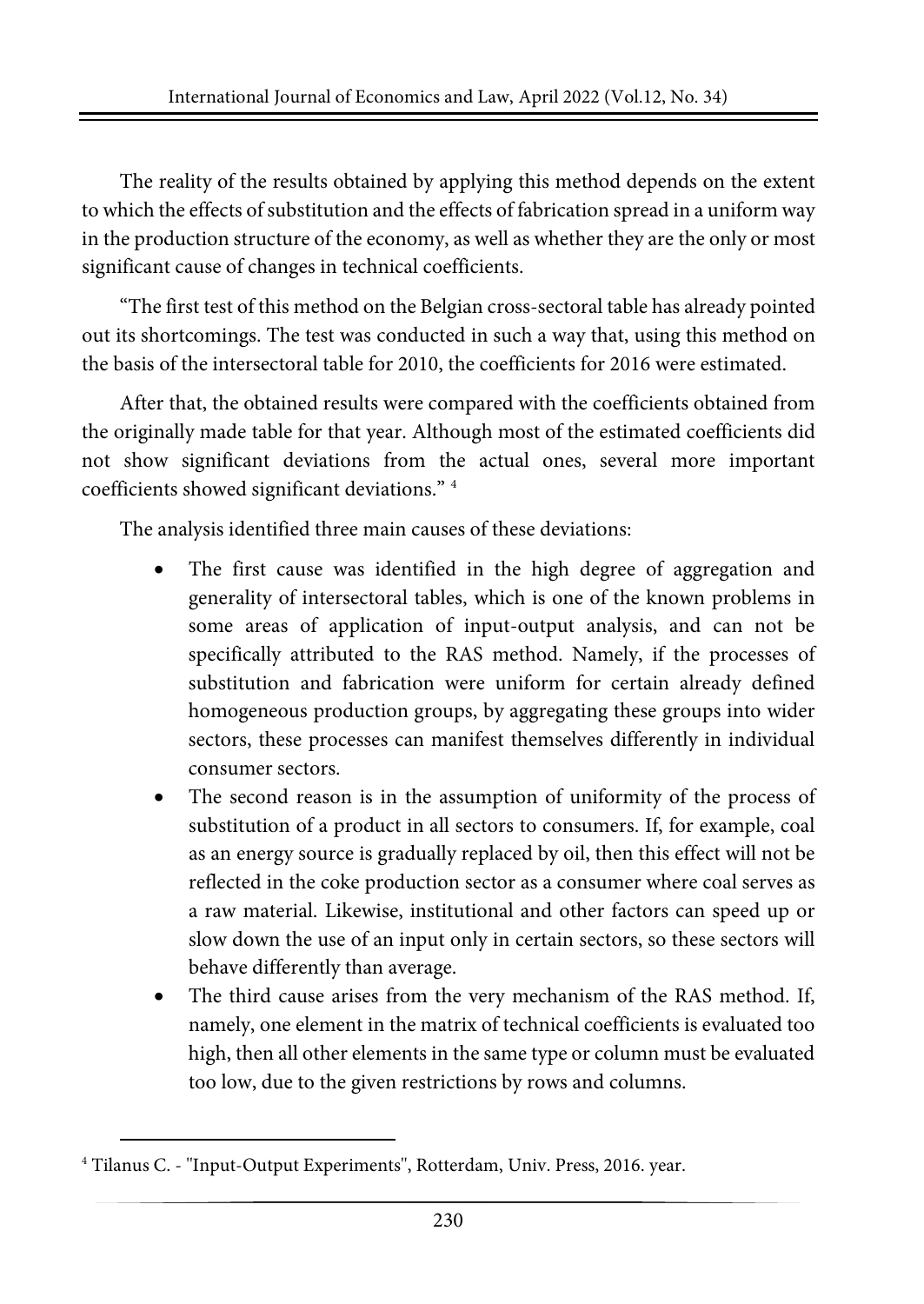It is obvious that the causes of possible deviations estimated from the real technical coefficients are specific for each economy and for each development period, so that the experiences from one case cannot be generalized.

However, we should point out the flexibility of the RAS method, because it can incorporate additional information that we have and thus improve the results we get from its application.

If, in addition to the minimum information required for the application of the RAS method for the year for which we perform the assessment, we have additional information or reliable estimates of individual cross-sectoral flows, then these flows can be exempted from restrictions and appropriate technical coefficients removed from the base matrix. remaining coefficients.

We then apply this modified RAS method only to estimate those coefficients for which we do not have any source information or reliable estimates. Ultimately, if we have source information or reliable estimates for a large number of cross-sectoral flows, especially important in the reproductive structure of the economy, then the modified RAS method provides a suitable instrument for adjusting all other coefficients for which we have no other adjustment options.

"From a practical point of view, two important points should be pointed out:

First, in the structure of the production system, as a rule, there is only a limited number of intersectoral flows that have a decisive influence on the formation of structural proportions and which, therefore, should be given special attention.

Secondly, additional source information or as reliable as possible independent assessments should be sought primarily for those cross-sectoral flows for which the knowledge of technological development in a given economy and a given period of time can be expected that the RAS method mechanism will not allow realistic assessment. "[5](#page-12-0)

When the mentioned RAS method test performed such a procedure on the Belgian input-output table for several typical coefficients, a significant improvement of the general results and reduction of deviations (variances) estimated from the actual (real) coefficients was achieved.

<span id="page-12-0"></span><sup>5</sup> Tilanus C. - ''Input-Output Experiments'', Rotterdam, Univ. Press, 2015. year.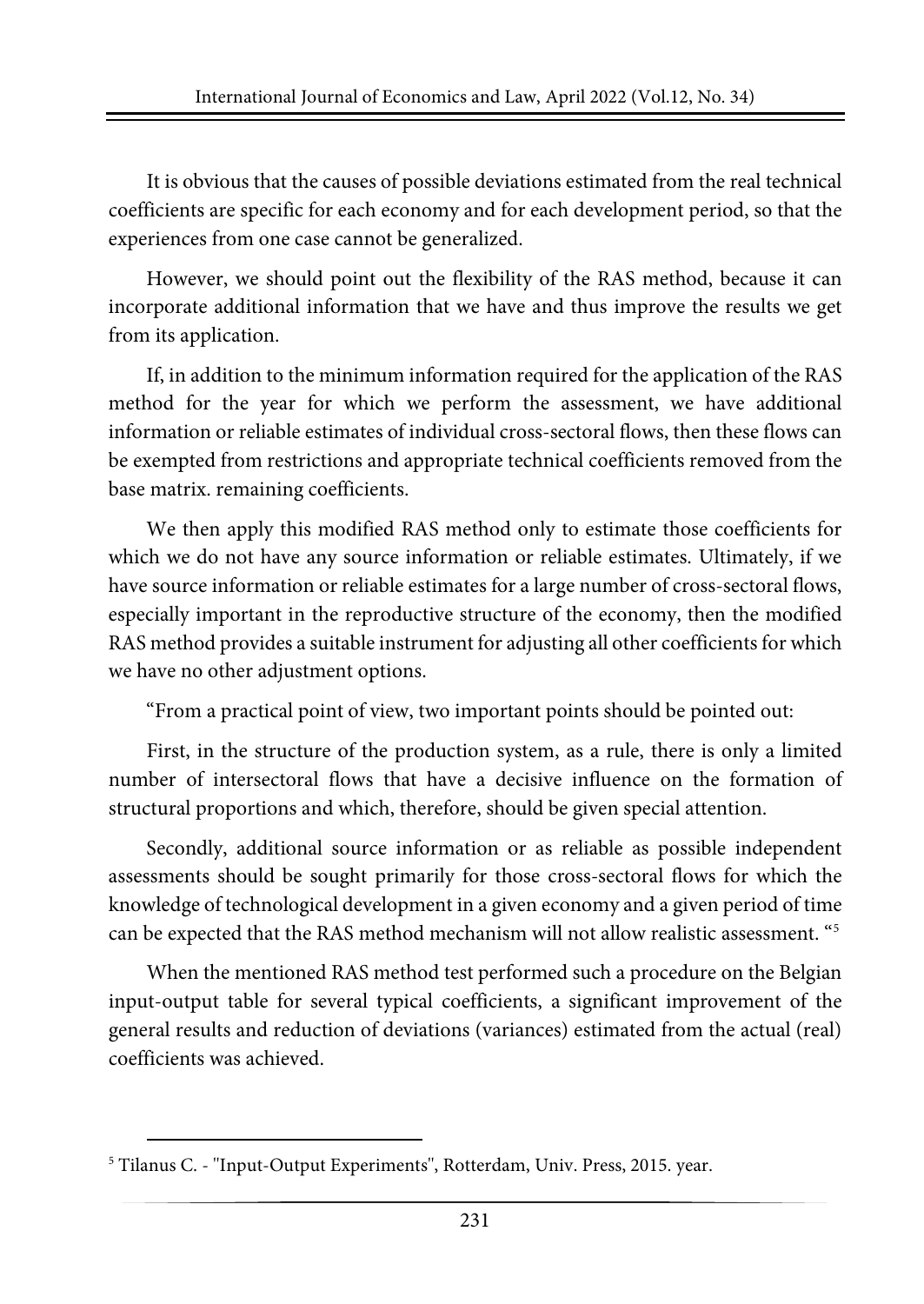In this particular case, it was possible to include the actual intersectoral flows from the intersectoral table for those intersectoral flows for which the RAS method could not give satisfactory results.

Such a procedure is, of course, not possible to apply in practice, because we use the RAS method precisely because we do not have a cross-sectoral table made on the basis of real current data.

The modified RAS method is applied in the practice of updating and designing intersectoral tables. However, if a large number of intersectoral flows are presented on the basis of estimated parameters, as a rule, the problem of different degrees of reliability of individual estimates arises.

Changes in technical coefficients between the base year and the year for which the cross-sectoral table is being updated or designed are also due to changes in relative prices.

For the assessment of technical coefficients at the regional level, the RAS method is applied in two ways:

- to update the available matrix of technical coefficients from an earlier base period to the current period,
- to design the available matrix of technical coefficients of the entire national economy to the regional dimension, so that the matrix is brought in line with the limitations of regional production of intermediate (reproduction) products of each sector and the sum of consumption of intermediate products in each sector.

For the first method of application, the basic remarks that have already been made regarding the application of the RAS method at the level of the entire national economy are worth mentioning.

Previous tests of the second method of application have not shown particularly satisfactory results. The method could be successfully applied only in the case of a high degree of similarity of the production structure of the region with the production structure of the entire national economy.

In any case, the formation of intersectoral flowsisspecific to the economic structure of each particular region, so the results of individual tests cannot be generalized. The application of the modified RAS method in updating the matrix of technical coefficients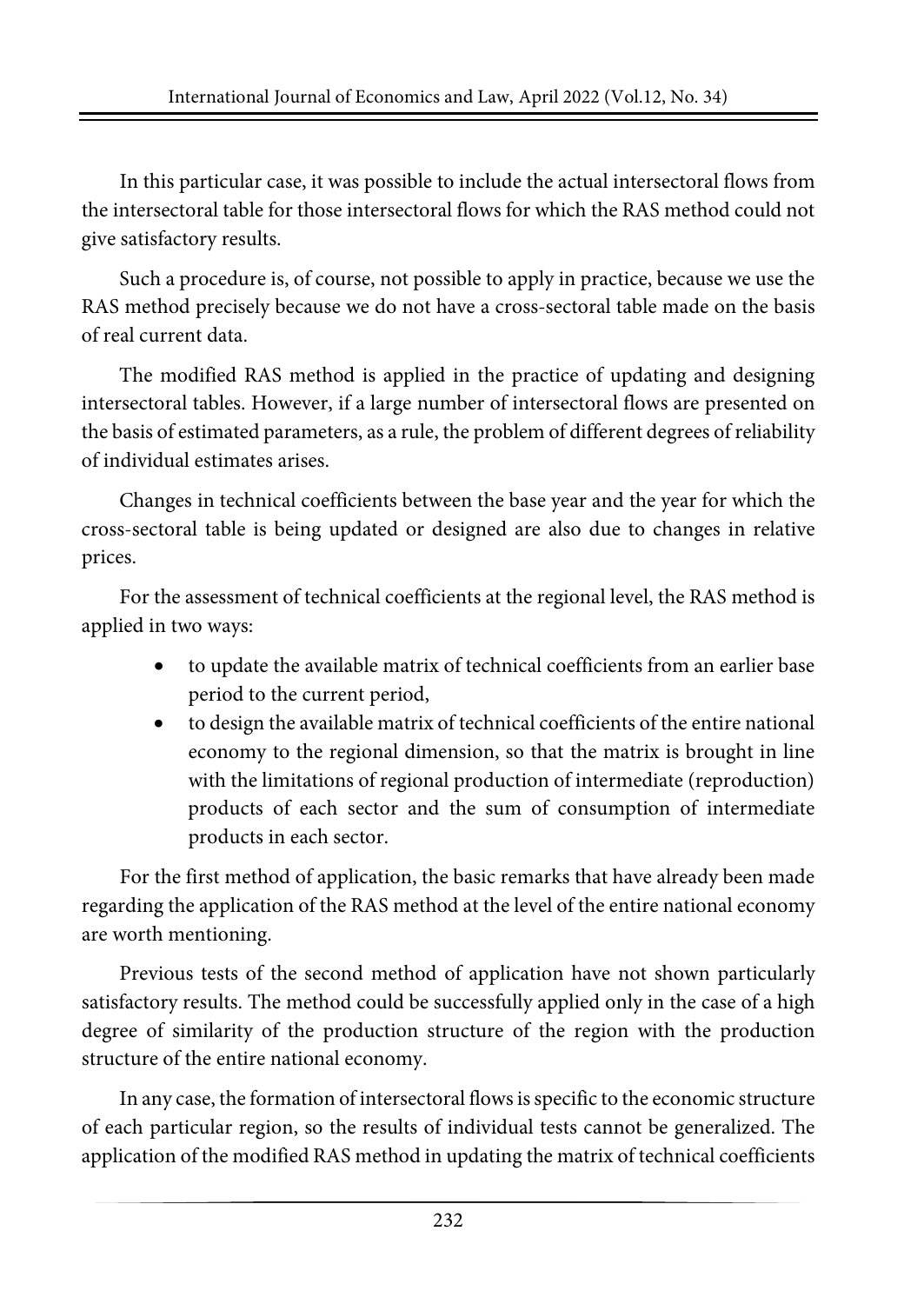certainly guarantees better results of estimating their value compared to other procedures.

#### **CONCLUSION**

To update cross-sectoral tables and matrices of technical coefficients, various methods are applied that are based on simplified assumptions about a simple and uniform and simplified process of technical progress in the production structure of the national economy.

The objectivity of the results obtained by applying these methods depends on the extent to which the effects of substitution and the effects of fabrication spread in a uniform way in the production structure of the economy, as well as whether they are the only cause of changes in technical coefficients in the observed period.

We can conclude that the objectivity of predicting the macroeconomic implications of investment decisions and thus the formation of a certain economic structure of the national economy using the intersectoral model of analysis depends on its ability to adequately determine the causes leading to changes in technical coefficients.

The practical feasibility of applying the Biproportional RAS method in updating the matrix of technical coefficients is easier compared to other methods because its application in the formation of structural proportions takes into account only a limited number of significant technical coefficients.

Special attention should be paid to these coefficients in the preparation of the matrix of technical coefficients for design purposes. It should be taken into account that changes in technical coefficients also occur due to changes in the production structure of individual market participants during the projection period.

Regardless of certain limitations assumed by the input-output analysis, it, with the use of appropriate and updated technical coefficients, represents a solid basis for realistic predictions of future economic flows of the national economy as well as predictions of its future economic structure.